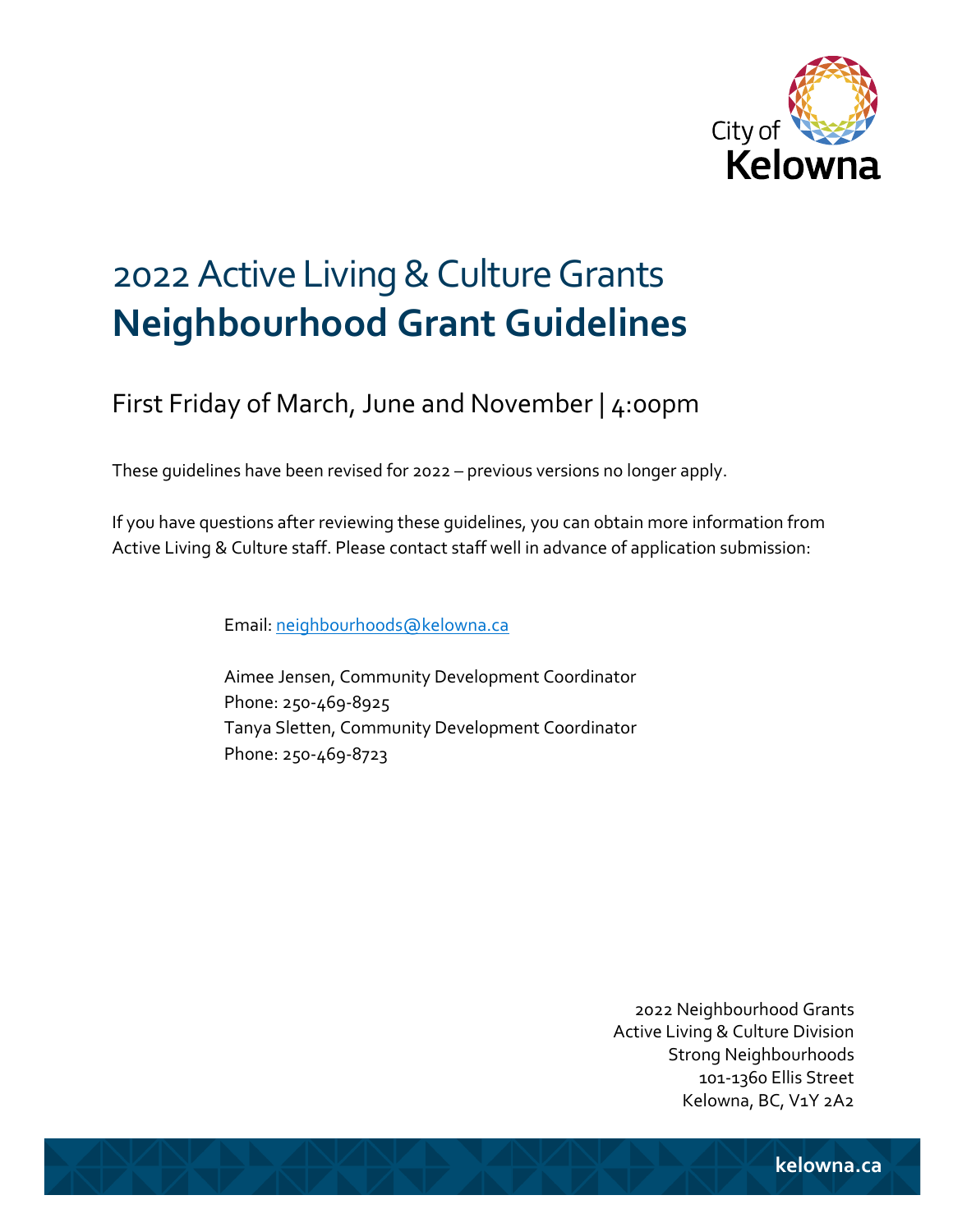## **CITY OF KELOWNA ACTIVE LIVING & CULTURE DIVISION**

#### **CORE PRINCIPLES:**

The City of Kelowna's Active Living & Culture Division administers a number of grant programs and services for the community which:

- encourage active healthy lifestyles
- build strong neighbourhoods
- nurture lifelong participation in sport
- enhance cultural vibrancy
- facilitate development of events
- enhance social sustainability
- support effective management and operation of sport, recreation and cultural facilities

Residents seeking funding support from the City of Kelowna through any of the grant programs administered by the Active Living & Culture Division should be aware of and aligned with one or more of these core principles.

#### **VALUES:**

Residents supported by the City of Kelowna will commit to the following values:

- accessibility, diversity and inclusion: residents will not unreasonably exclude anyone by reason of religion, ethnicity, gender, age, sexual orientation, language, income
- accountability and fiscal responsibility: using resources effectively and efficiently
- innovation: being leaders in finding new solutions
- optimizing value: generating more value and impact from existing resources
- partnerships and collaboration: working with others to leverage energy, talent and resources

#### **STRONG NEIGHBOURHOODS GUIDING PRINCIPLES:**

The guiding principles for the Strong Neighbourhoods Program are as follows:

- A resilient/vibrant community is made up of strong neighbourhoods.
- Strong neighbourhoods are places where people have a high level of attachment to the neighbourhood through a culture of connection and engagement.
- Citizen attachment is cultivated not only by what the City provides, but also how citizens who are inspired, involved and empowered contribute to the community and their neighbourhood environment.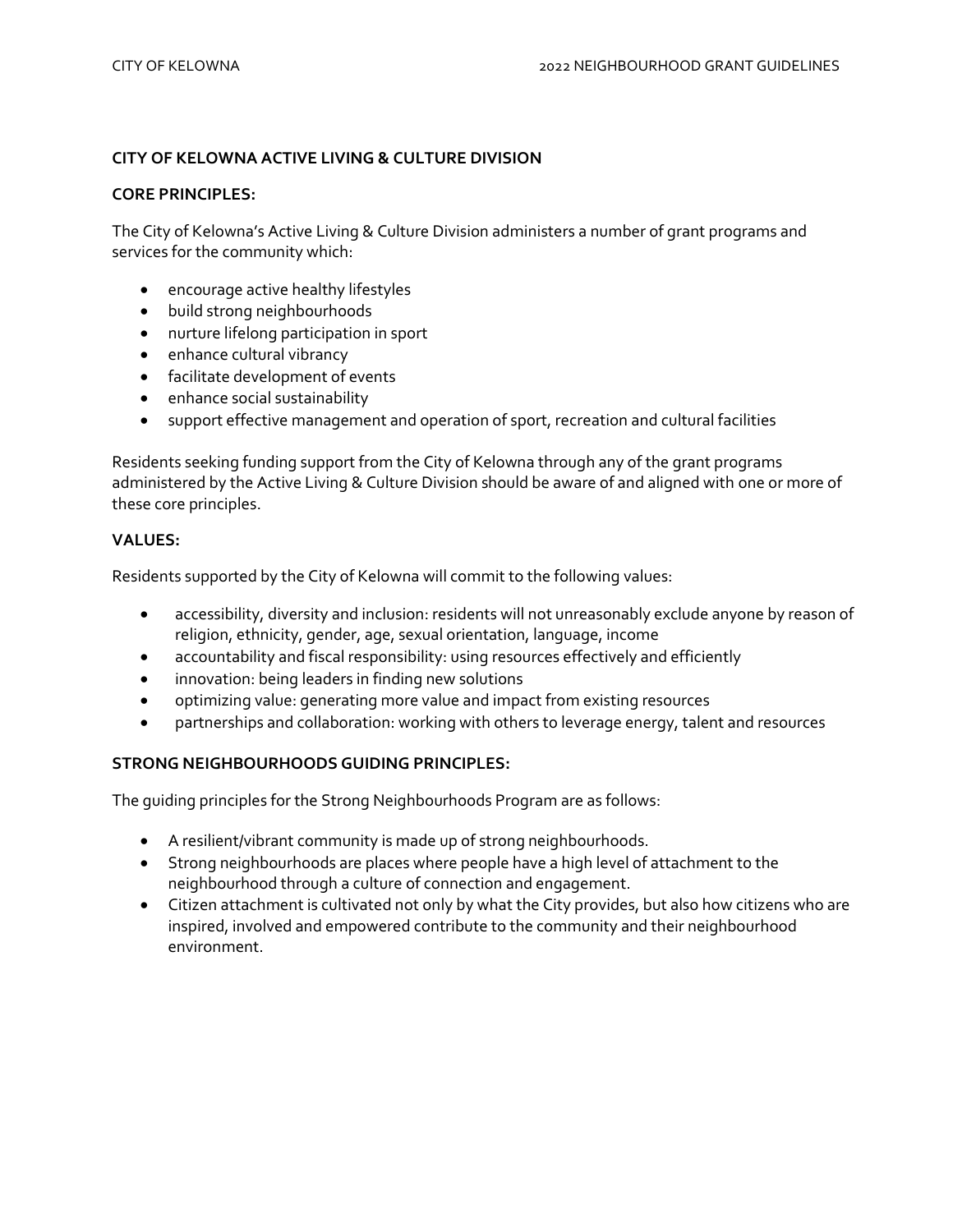## **COVID-19 & NEIGHBOURHOOD GRANT UPDATE**

Projects must follow the current public health recommendations for COVID-19. It is the applicant's responsibility to understand the current guidelines available online at [www.gov.bc.ca.](http://www.gov.bc.ca/)

# *It is important to note that this is unchartered territory and that neighbourhood grant guidelines are subject to change as the situation evolves.*

# **1.0 NEIGHBOURHOOD GRANT PROGRAM OBJECTIVES AND DESCRIPTION**

#### *1.1 Objectives:*

Great cities are made up of strong neighbourhoods. In turn, strong neighbourhoods are made-up of active residents working to enhance the quality of life.

The focus of the Strong Neighbourhoods Program is on fostering connection and engagement at the neighbourhood level. One of the best practices in this area is the establishment of grant programs that empower residents. Through matching grants of up to \$1,500, the City of Kelowna's Neighbourhood Grant supports locally driven projects that are planned, implemented and managed by, and for the neighbourhood.

This program aims to provide assistance to residents at the neighbourhood level for the purpose of:

- inspiring residents to connect with their neighbours
- stimulate resident initiated neighbourhood enhancement projects
- harness local experience and expertise in neighbourhood based initiatives
- encourage resident involvement in making their neighbourhoods even better places to live
- promote neighbourhood based solutions to everyday concerns

The desired outcomes of the Neighbourhood Grant are as follows:

- residents will contribute their time and expertise to support neighbourhood-based projects
- residents will be actively involved in making their neighbourhoods even better places to live
- residents' attachment to the community will be deepened and strengthened

# *1.2 Applicant profile:*

Applicants must live within the City of Kelowna boundaries with the focus of connecting and engaging with neighbours to enhance the neighbourhood in which they live. Applicants must have two other neighbours from different households involved with the grant project.

For the purposes of the Neighbourhood Grant, *Neighbourhood* refers to the immediate area that surrounds someone's residence, as defined by each individual, typically within walking or biking distance. A floor or entire apartment/condominium building are also considered neighbourhoods within the Neighbourhood Grant program and groups of neighbours within these buildings are welcome to apply.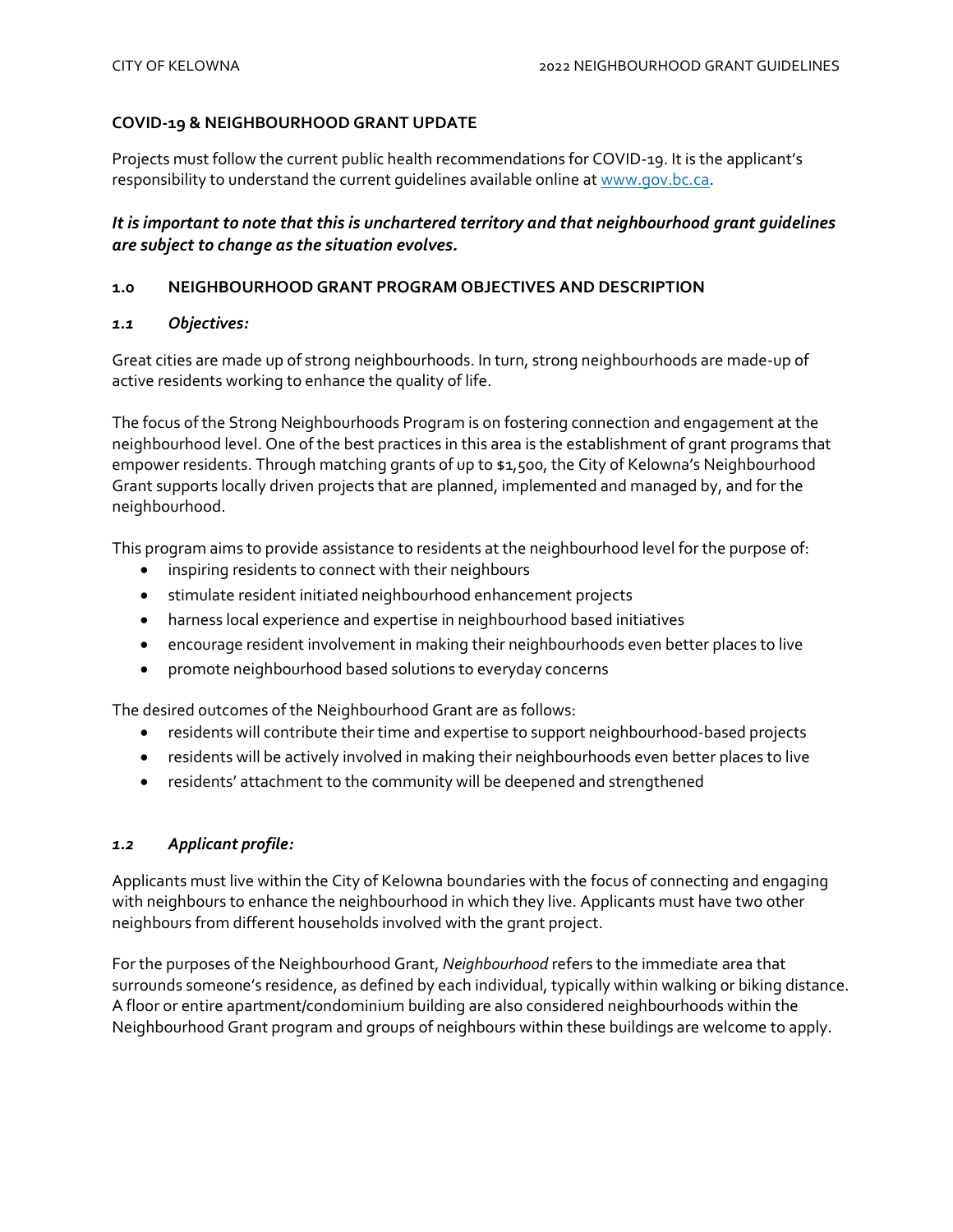# *1.3 Eligibility:*

Any group of three or more neighbours with an idea for a project or event that will enhance their neighbourhood is eligible. Experience in organizing a project or event is not necessary; the Community Development Coordinators are available to support the working group along the way.

To participate in this program, the applicants must:

- live in the City of Kelowna,
- live within the neighbourhood of the proposed project, and
- identify a working group including a minimum of two additional neighbours from separate households.

#### *1.4 Ineligible applications are:*

• applications whose mandates, operations and activities are not consistent with the program objectives, guiding principles and/or eligibility requirements

## *1.5 Eligible activities and expenses:*

- equipment, materials and other items that will not revert back to private ownership
- contract services from outside the neighbourhood, e.g., master gardener, journeyman carpenter or artist
	- $\circ$  these services are only fundable if there is no individual within the neighbourhood willing or able to donate the necessary expertise
- promotional material and translation services
- equipment rental
- food costs, provided that total food costs do not equal more than 25% of the total grant request. Exceptions will be considered for projects focused on skill sharing or skill building specific to food preparation and preservation.

#### *1.6 Ineligible activities and expenses are:*

- retroactive projects and expenses
- any item that will revert to private ownership
- travel expenses
- trade shows or commercial/business activity
- fundraising activities and/or donations
- projects which already receive financial or in kind support from other City of Kelowna sources
- activities focused on politics or religion
- volunteer honorariums
- any project in contravention of City bylaws
- block parties where funds are used exclusively for food and drink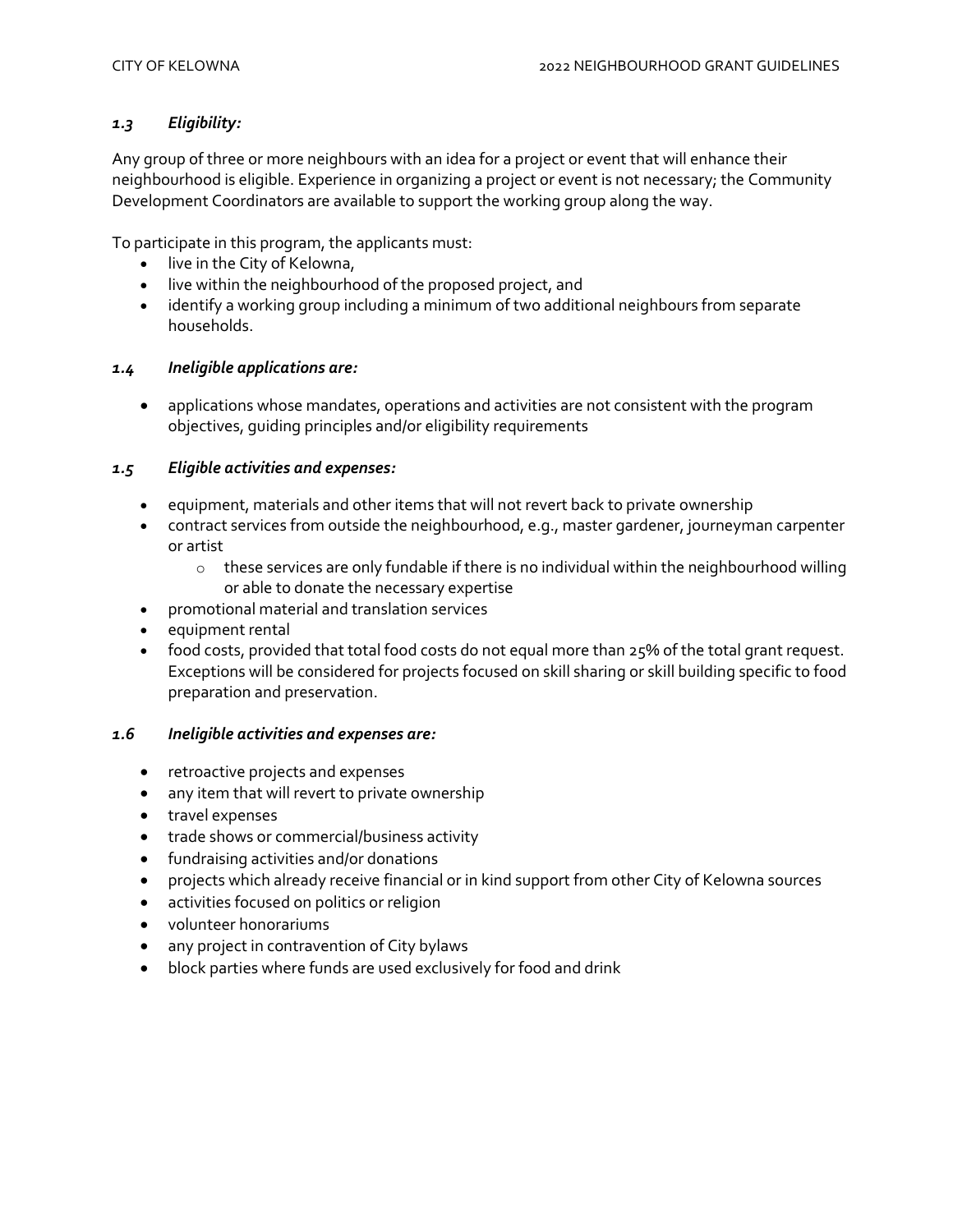## *2.0 APPLICATION PROCESS*

Applications are to be completed on the City of Kelowna Survey Monkey Apply site at <https://cityofkelownagrants.smapply.ca/>

Applicants will complete an Eligibity Screening prior to an official Application all on the City of Kelowna Survey Monkey Apply site.

The application must:

- explain how the project addresses one or more drivers of neighbourhood attachment: aesthetics, leadership, safety, social offerings or relationships
- describe a neighbourhood enhancement component or activity that will encourage neighbours to connect to build relationships as well as share skills, talents and passions.
- describe how the project will enhance living in the neighbourhood and/or enhance connections among neighbours
- meet matching grant requirement by means of volunteer hours (valued at current BC minimum wage rate), monetary donations from businesses or community members, and other in kind contributions
- demonstrate how the project will foster neighbourhood participation

Applications must be submitted by 11:59 PM on the the application deadline date associated with the intake (first Friday of March, June or November). See *5.o Application* for appropriate intake periods based on when you plan to complete your project.

Additionally:

- Projects must comply with City of Kelowna bylaws.
- Insurance and applicable permits is the responsibility of the applicant
- If project is taking place within a Strata, it must be approved by Strata prior to application

Residents considering submission of an application are encouraged to do the following:

- Review these guidelines
- Contact staff to discuss eligibility for this program or to obtain more information.

Submission of an application does not guarantee funding. Obtaining a grant is a competitive process and demand often exceeds available resources.

If you are having difficulties accessing the Survey Monkey Apply Site, please contact [neighbourhoods@kelowna.ca](mailto:neighbourhoods@kelowna.ca) and we may be able to provide a papercopy of the application.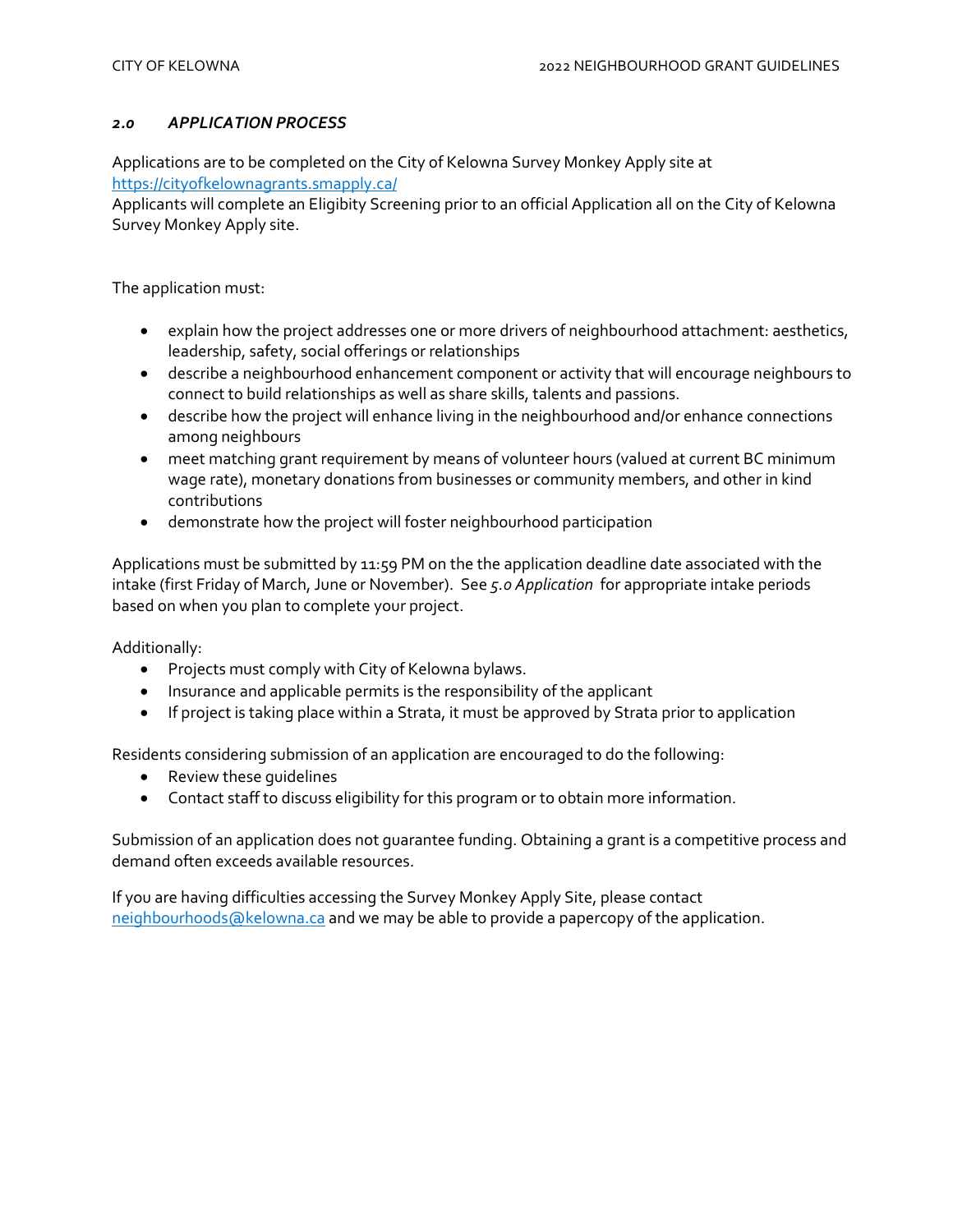## **3.0 ASSESSMENT CRITERIA**

The criteria listed below and in Schedule 1 represent 'good' practices for project development and delivery. Assessment will be based on the degree to which applicants meet the criteria, based on the information they provide.

All projects are unique; there is no expectation that a resident group must demonstrate exceptional performance in all areas in order to receive funding support. However, the assessment criteria provide an objective framework within which the project's feasibility and impact can be considered, and form the basis for constructive feedback to the organization.

Applications will be considered on the benefit of projects to their neighbourhoods, and the City, through the following categories:

- Neighbourhood participation and impact
- Alignment with Council priorities and the program's focus areas
- Feasibility of project
- Sustainability of the project

#### **\*Please note:**

- Applicants who meet the above criteria and have not previously received grant funds will be given priority.
- Applicants will be limited to one Neighbourhood Grant per twelve-month period.
- Applicants cannot apply for recurring funding for a project already supported by the Strong Neighbourhood Program.

#### **Drivers of Neighbourhood Attachment**

| <b>Focus Area</b>       | Objective                                                                                                                                                                  |
|-------------------------|----------------------------------------------------------------------------------------------------------------------------------------------------------------------------|
| <b>Aesthetics</b>       | Enhance the physical appearance, character, or natural environment in your neighbourhood.                                                                                  |
|                         | Examples: nectar trail, neighbourhood garden, mural, sidewalk art                                                                                                          |
| Leadership              | Encourage/involve multiple neighbours to participate in planning and/or implementing the<br>project including opportunities for neighbours to share skills with each other |
|                         | Examples: teaching neighbours how to cook, starting a knitting circle                                                                                                      |
| <b>Safety</b>           | Enhance safety of neighbourhood or among neighbours.                                                                                                                       |
|                         | Examples: Neighbourhood Evacuation Toolkit, AED training                                                                                                                   |
| <b>Social Offerings</b> | Provide opportunities for neighbours to gather and have fun                                                                                                                |
|                         | Examples: Holiday decorating along street, little free library/pantry, play box                                                                                            |
| Relationships           | Create opportunities for neighbours to connect, especially neighbours that are new or haven't<br>interacted in the past                                                    |
|                         | Examples: neighbourhood concert, outdoor movie night, buddy bench                                                                                                          |

\* The project or event application must meet at least one of the five focus areas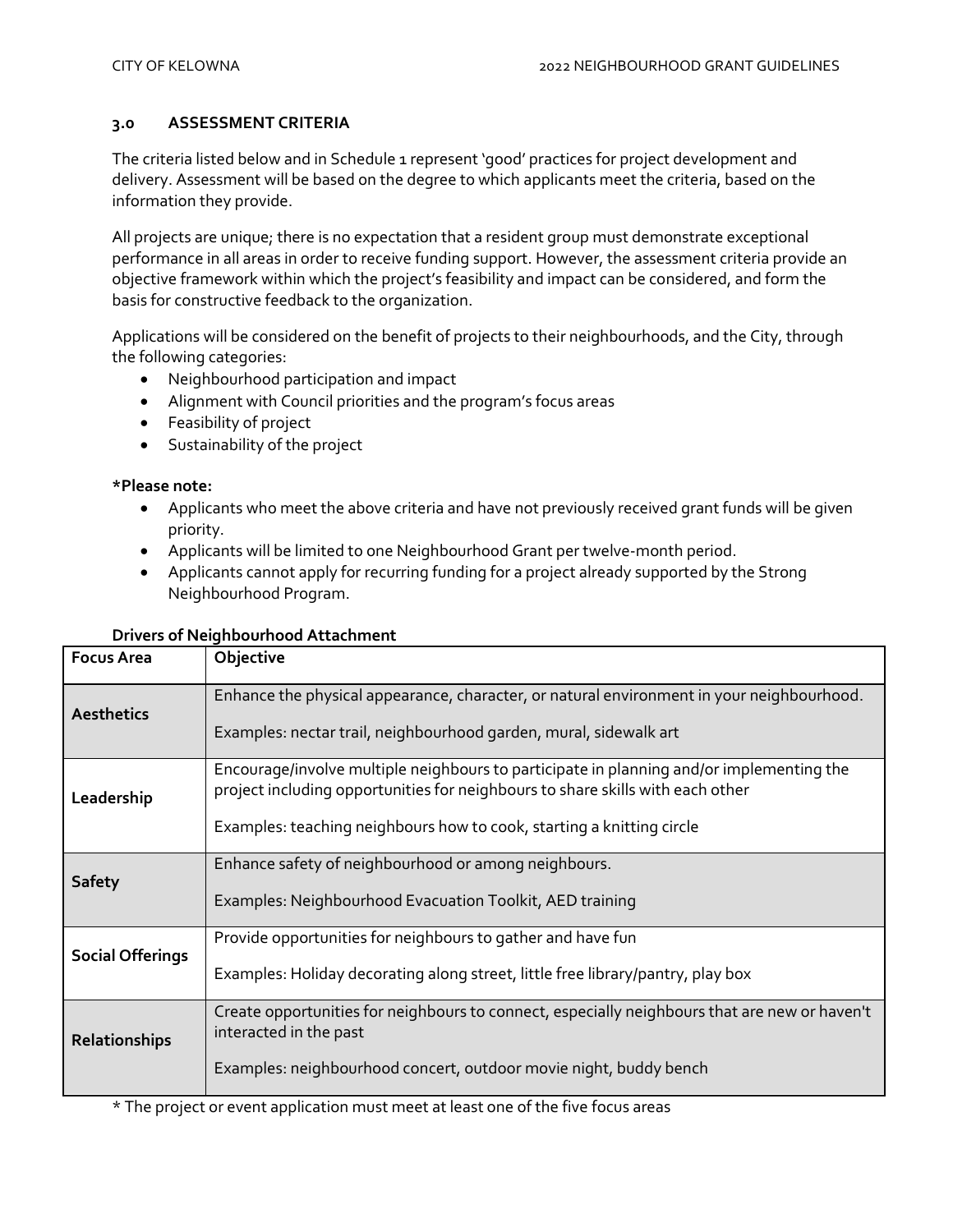## **4.0 ASSESSMENT OF APPLICATIONS**

#### *4.1 Staff Review:*

A grant review committee consisting of City staff from various departments will review all grant applications within 2 weeks of the grant application deadline. Within five weeks of the application intake deadline, applicants will be notified of their application results.

## *4.3 Notification and Distribution:*

Applicants will receive an email notification of approval within 5 weeks of the intake deadline. Applicants will receive a letter of confirmation and next steps detailing any terms and conditions, feedback or follow up items.

## *4.4 Request for Clarification/Request for Reconsideration:*

Applicants who do not agree with a funding notification may request further clarification from staff, or if still in disagreement after clarification, may make a formal request for reconsideration by the Director of the Active Living & Culture Division. In the event of a formal request for reconsideration, the City may delay distribution of some or all of the funds in this program until all of the funding decisions have been resolved.

## *4.5 Support and Project Delivery*

Approved grant applicants will be connected to a Community Development Coordinator who will provide support and guidance in:

- Developing the project concept
- Establishing the project plan
- Implementing the project
- Evaluating the project impact

During the implementation phase:

- Recipients will connect with the Community Development Coordinator regularly in order to give updates, troubleshoot, and further plan their upcoming project goals. This can be done in person, by phone, or by email
- Recipients will be required to recognize the financial assistance of the City of Kelowna and Central Okanagan Foundation on all formal promotions and communications
- The project lead will be required to sign a letter of agreement that will clearly outline the terms and conditions of the grant
- The project lead or co-lead will be responsible for project funds and reporting
- Grant recipients will be required to provide proof of insurance coverage where necessary
- Upon receipt of the signed letter of agreement a timeline for the funding to be released will be established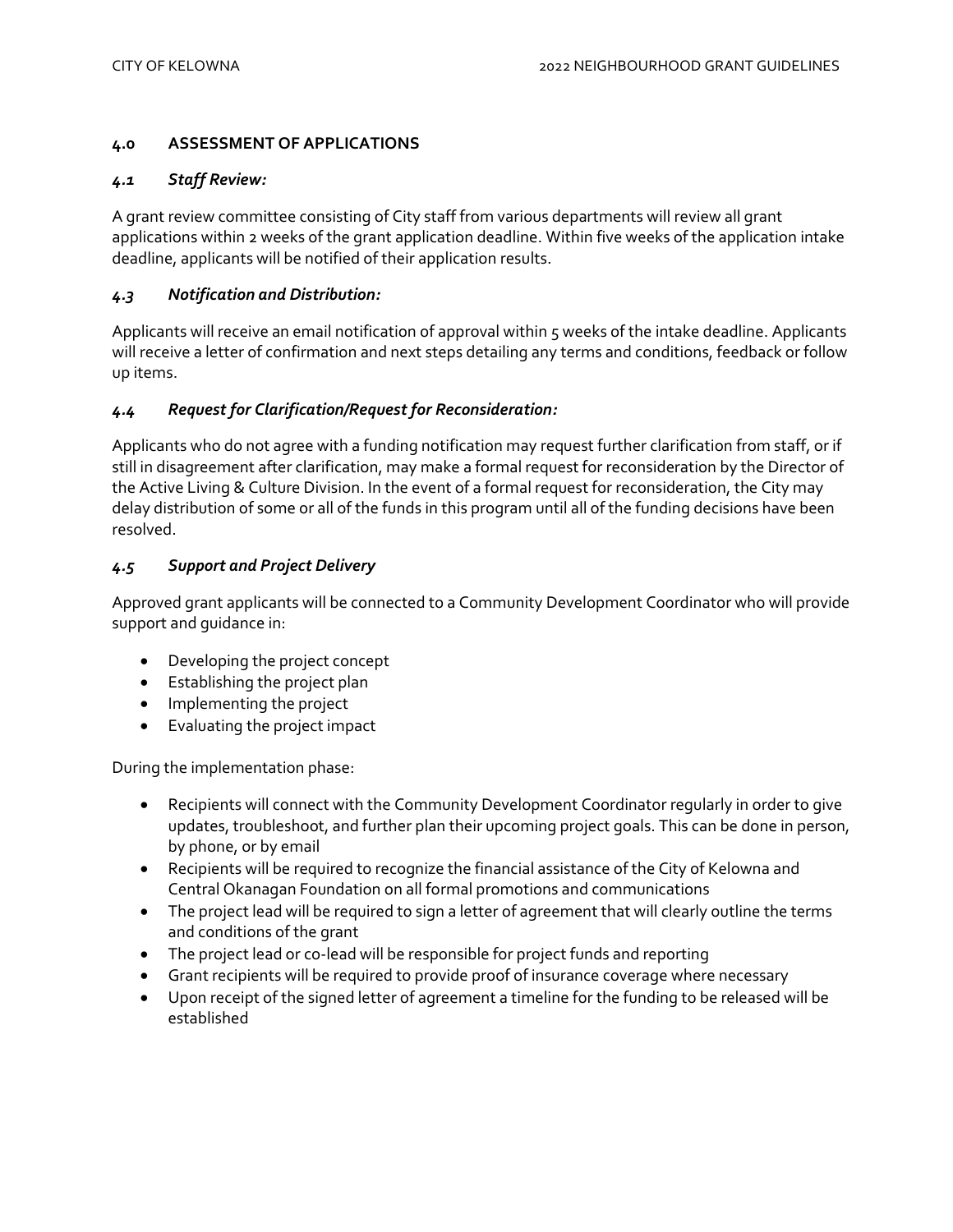# *4.6 Final Report:*

Successful applicants must provide a Final Report in a prescribed format to the Active Living & Culture Division which will be completed on the Survey Monkey Apply site

<https://cityofkelownagrants.smapply.ca/>. Receipt of a completed report is a pre-condition for future eligibility in any City of Kelowna grant program. Final Reports may also be considered part of assessment of any future applications by the organization.

Final Reports for Neighbourhood Grant projects must be submitted within 15 days of completion of the project, unless other arrangements are made with staff.

As the project concludes:

- Recipients will be required to complete and submit a short project evaluation form to provide details such as the project's impact on the neighbourhood
- As part of the final evaluation report, applicants are expected to provide a final budget including receipts and proof/tracking of volunteer hours, in-kind donations, and monetary contributions.
- Recipients will be required to provide a summary paragraph and a minimum of three photographs of the project, with signed photo release forms, to be published on the kelowna.ca/neighbourhoods website
- Any unused funds must be returned to the City of Kelowna
- At the one year anniversary of project completion:
	- o Recipients will be required to complete and submit a short follow-up project evaluation form to provide details such as neighbourhood usage, maintenance, challenges of the project, and neighbourhood impact.
- Failure to submit a Final Report will affect future eligibility.

# **5.0 TIMELINE**

A typical timeline appears in the table below. The timeline is subject to change.

|                             | Summer                                  | Fall                 | Winter                   |
|-----------------------------|-----------------------------------------|----------------------|--------------------------|
| <b>Application Deadline</b> | First Friday in March                   | First Friday in June | First Friday in November |
| <b>Decisions Announced</b>  | First Friday in April                   | First Friday in July | First Friday in December |
| <b>Implementation Phase</b> | May - September                         | August - December    | January - April          |
| Project Completion By       | September 30                            | December 31          | April 30                 |
| Final Report Due            | Fifteen days after project is completed |                      |                          |

\* If deadline lands on a statutory holiday, the next business day will serve as the new deadline.

# **6.0 CONDITIONS OF FUNDING**

The Neighbourhood Grant is a matching grant; the funding availability and requirements are as follows:

- **Maximum grant amount is \$1,500 per project/initiative**
- In total, the Central Okanagan Foundation funds \$15,000 towards Neighbourhood Grants
	- o The \$15,000 will be distributed over the three intake periods \$6,000 is available per intake for March and June while \$3,000 is available for the November intake.
	- o Any funds remaining from an intake will be carried over to the next intake
- Matching contribution can include cash, in-kind volunteer hours valued at current BC minimum wage rate, and/or donated materials and equipment